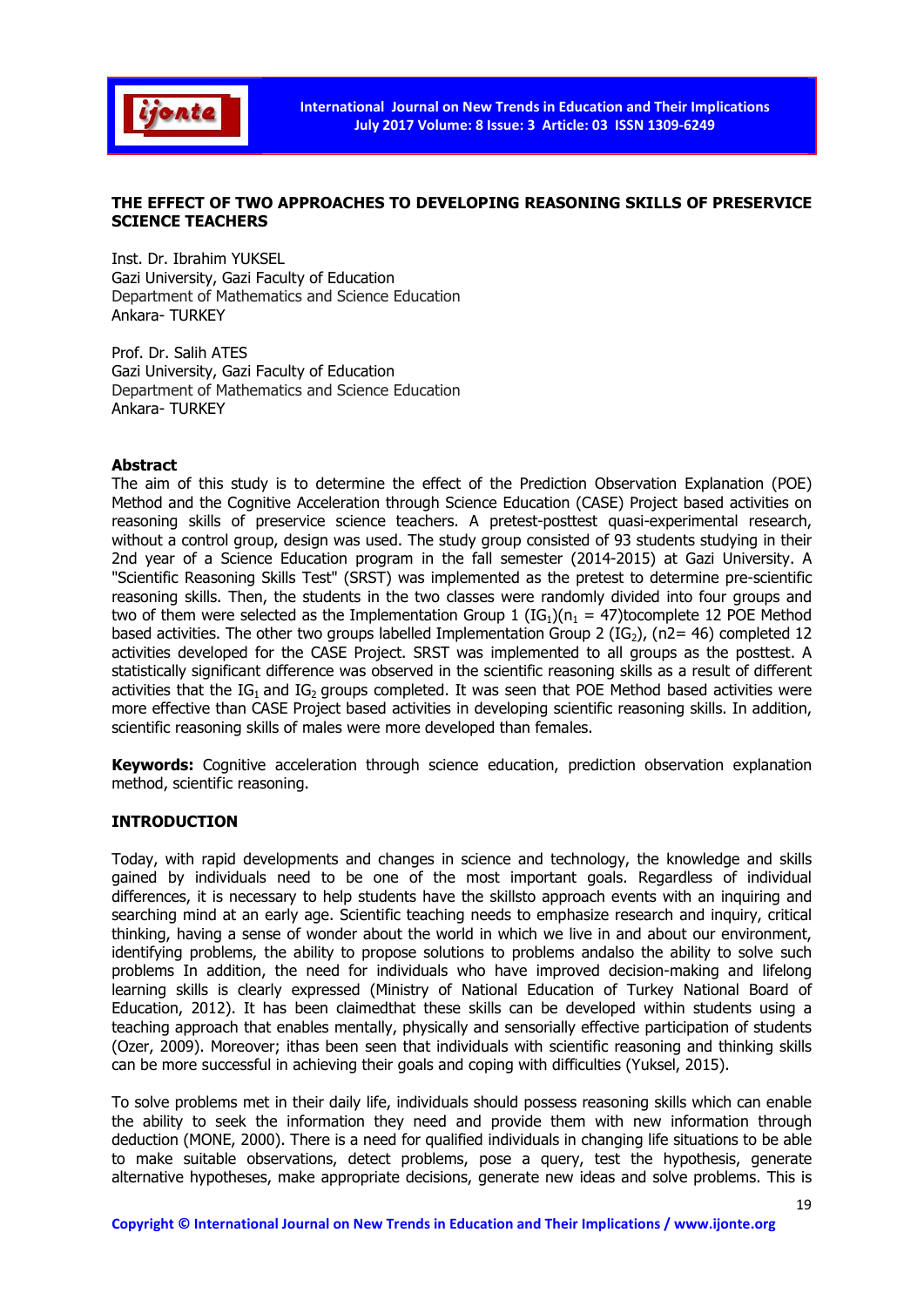

expected to refer to individuals who have developed reasoning and thinking skills. In practice, it is not possible to face individuals with all problem situations they may encounter. But from now on, individuals who not only acquire knowledge but also can reason by making use of acquired knowledge and solve the problems by using scientific methods are able to be successful in a rapidly developing and changing world (Coban, 2010).

Many theories are put forward trying to explain how individuals may have knowledge, skill and sensorial structure, which are mentioned above, or how learning can occurs and the putting forward of new ones can continue. Some of the theories, which mostly affect education in its general meaning and science education in particular, are those put forward by Jean Piaget, Jerome Bruner, Robert Gagne and David Ausubel (Ozmen, 2004). The studies by Piaget in the field of cognitive development have a profound impact on the education system in many countries and continues to impress. According to Piaget, knowledge is not passively received by individuals. Knowledge is configured actively in the mind after the individual's own experiences and interaction with the social environment and processes of testing hypotheses mentally or making logical reasoning. Piaget, arguing that the child's cognitive development takes place by biological maturation (growth), and is shown through evaluating individuals' cognitive development in four stages, claims that each individual lives through these processes (stages) at similar ages (Ozmen, 2004).

Criticisms related to Piaget's theory of cognitive development are classification of the stages regarded as intellectual development are made based on the age and context dependence of the items available in the assessment instrument used to measure reasoning skills seirously affecting the level of success (Yazgan, Bilgin and Kılıc, 2015).

Responding to these criticisms, Lawson et al. (2000) carefully reviewed the formal operational stage again, based on individuals' mental abilities possessed at this stage (Lawson, Clark, Cramer-Meldrum, Falconer, Sequist and Kwon, 2000; Lawson, 2004). Lawson et al. (2000), divided the formal operational stage into four subgroups and reinterpreted this stage according to the mental skills and hypothesis testing skills which individuals should have.

Lawson et al. (2000) argued that the most prominent and remarkable difference among individuals at the formal operational stage was the type using the logical inference process in the form of "if.....and.....then.....therefore" or the process of hypothesis testing in different situations. According to the new classification, individuals could be grouped as; Level 0: who could not test the hypothesis even on observable events, Low Level 1: who could test the hypothesis on observable events in some cases, but not in others, High Level 1: who could test the hypothesis on observable events in a consistent manner, and Level 2: who could test the hypothesis even on unobservable events. To take into account the hypothesis testing skills in the new grouping, Lawson et al. modified the logical thinking test. Based on the modified test scores, individuals were divided into four categories that reflected their ability to test the alternative hypothesis.

Today, it is well known that knowledge is constructed in the mind of individuals depending on preliminary information, cognitive skills, environmental and cultural factors, and efficiency of studentcentered education. Therefore, to determine whether the students have reasoning and hypothesis testing skills they should have, at the formal operational stage in science education, one of the preconditions for an efficient education (Lawson, 1985). It is stated that the interruptions in the development of cognitive skills at formal and concrete operational stages and the inadequacy of reasoning skills of students make giving scientific meanings to the concepts, problem solving and understanding the nature of science difficult (Lawson, 2004). Determining the level of reasoning skills anticipated at the during formal operational stage and at what efficiency they are used is important for cognitive development and concept teaching (Ates, 2002). In addition, many studies conducted in Turkey show that middle school, high school and university students' scientific reasoning and hypothesis testing skill levels are inadaquate (Ates, 2002; Ozcan and Oluk, 2007; Demirbas and Ertugrul, 2012).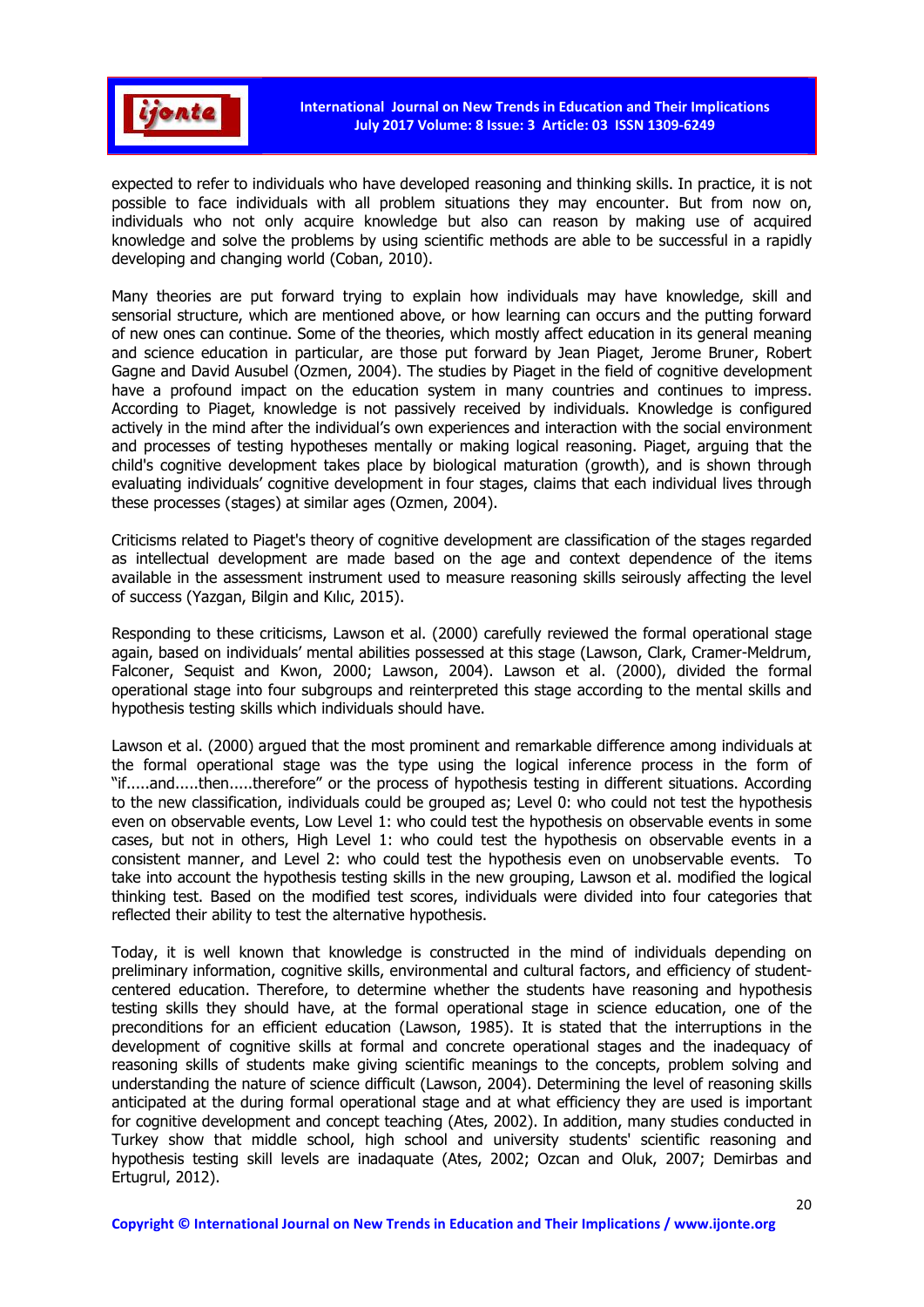

In previous studies, it is reported that the inadequacy of reasoning skills at the formal operational stage may be one of the reasons for student failure in science and mathematics (Lawson, 1985). It has been shown that British students who completed the activities developed for the Cognitive Acceleration through Science Education (CASE) project during one year develop scientific reasoning skills, in addition to this their science, maths, foreign language and social sciences course successes increasing (Adey and Shayer, 1994). As seen in the result of this research, knowledge and skills that are expected to be at concrete and formal operational stages may be improved with appropriate methods and have a positive effect on success in many courses. However, the CASE Project based activities do not include the alternative hypothesis generation and testing skills of formal operational stage, redefiened by Lawson et al. (2000) and some of reasoning skills required instructional methods developed based on conceptual change approaches to learn them. In this study, it is aimed to develop scientific reasoning skills of students including hypothesis generation and testing skills with the help of Prediction Observation Explanation (POE) Method based activities.

This research sets out to;

- i) identify pre-scientific reasoning skills of the students who undertook POE Method and CASE Project based activities.
- ii) compare the pre-scientific reasoning skills in terms of gender.
- iii) compare IG<sub>1</sub> and IG<sub>2</sub> groups according to scientific reasoning skills posttest mean scores.
- iv) compare pre and post scientific reasoning skills of students who completed POE Method and CASE Project based activities.
- v) compare post scientific reasoning skills of female and male students who completed POE Method and CASE Project based activities according to the mean scores.
- vi) determine a possible teaching method-gender interaction in terms of post scientific reasoning skills of groups.

# METHOD

This study is conducted using a pretest-posttest, quasi-experimental design without a control group. The difference between this design and pretest-posttest experimental design with a control group is that groups aren't fully formed randomly and there is no control group in this design. A symbolic view of the research design is presented in Table 1.

| <b>Groups</b> | <b>Pretest</b> | <b>Implementation</b> | <b>Posttest</b> |
|---------------|----------------|-----------------------|-----------------|
| ּ<br>נטו $_1$ | U              |                       | U.              |
| ∽<br>IU2      |                |                       | Ő4              |

Table 1: Symbolic View of the Research Design

IG<sub>1</sub>:POE Group, IG<sub>2</sub>:CASE Group, X<sub>1</sub>: POE Based Activities, X<sub>2</sub>:CASE Based Activities, O<sub>1</sub>, O<sub>3</sub>: Pretest Points, O<sub>2</sub>, O<sub>4</sub>: Posttest Points

#### Study Group

The sample of the study was selected from students who were studying in a Science Education Program with the idea of contributing to professional development of preservice science teachers at the Gazi University Gazi Faculty of Education. For this study; students studying in two classes in the fall semester of the 2014-2015 academic year were divided into two groups so that there are two groups per class. One of the groups in each class was randomly assigned to the  $IG<sub>1</sub>$  and the other one to the IG<sub>2</sub>. The distribution of students in IG<sub>1</sub> and IG<sub>2</sub> groups according to gender is shown in Table 2.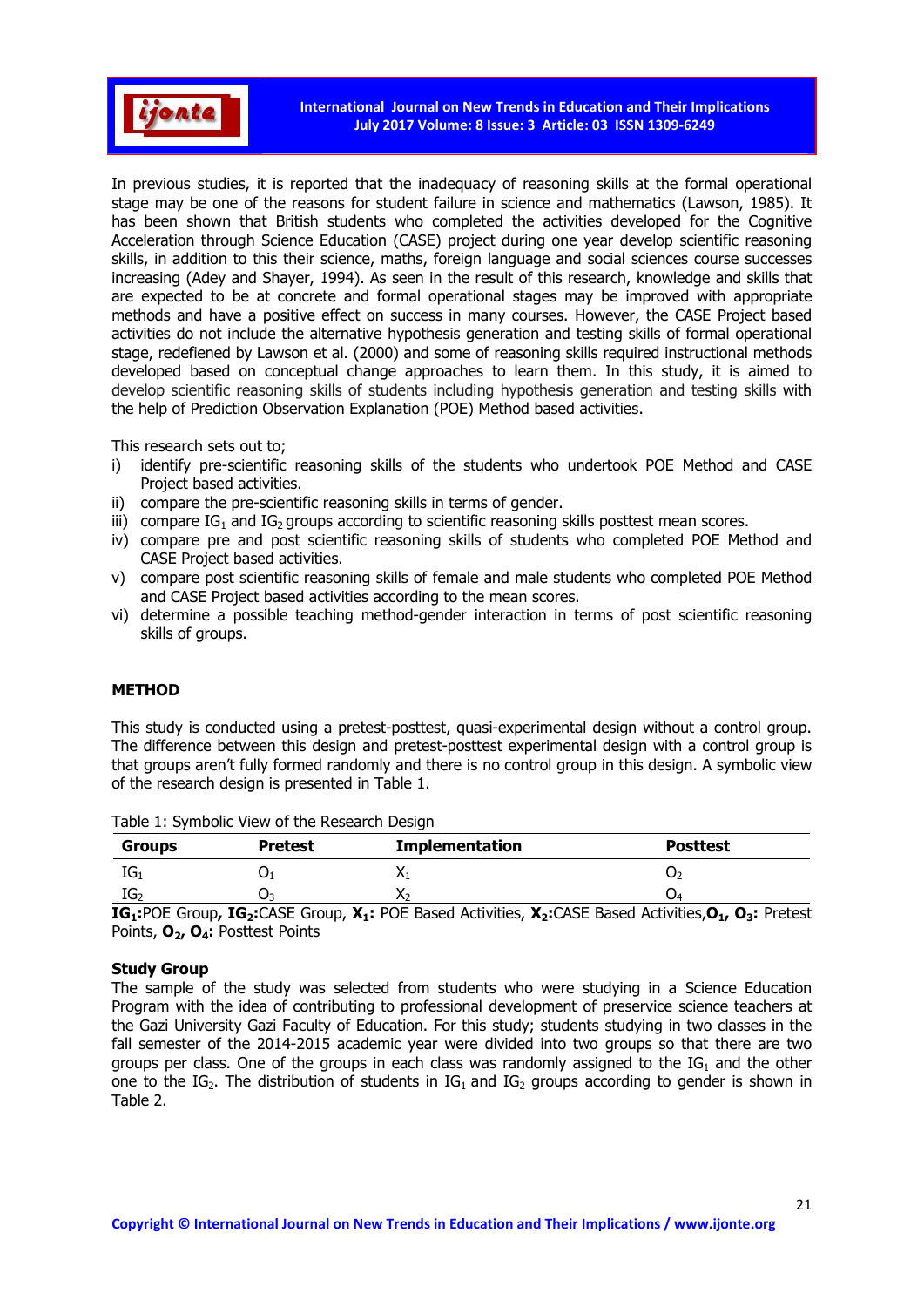

| <b>Groups</b>   | <b>Female</b> |               | <b>Male</b> |               | <b>Total</b> |               |
|-----------------|---------------|---------------|-------------|---------------|--------------|---------------|
|                 |               | $\frac{0}{0}$ |             | $\frac{0}{0}$ |              | $\frac{0}{0}$ |
| $IG_1$          | 40            | 43            |             | כ.            | 47           | 50.5          |
| IG <sub>2</sub> | 40            | 43            |             | ნ.5           | 46           | 49.5          |

Table 2: The Distribution of Students in  $IG<sub>1</sub>$  and  $IG<sub>2</sub>$  Groups According to Gender

As seen in Table 2, the number of students in  $IG_1$  group is 47 (40 female and 7 male), the number of students in IG<sub>2</sub> group is 46 (40 female and 6 male). Based on this data, it is possible to say that the number of students in  $IG_1$  and  $IG_2$  groups and their distribution according to gender is equivalent. However, the number of males is far less than females. This situation can be a disadvantage of studying with present groups and a limitation of the research.

#### Procedure

First, the pilot implementation of materials developed for this study was held with different students who participated in this research. In the pilot implementation; POE Method based activities were implemented in a group consisting of 25 students and CASE Project based activities were implemented in the other group consisting of 27 students. A pilot implementation was first undertaken. The aim of the pilot study was to identify problems encountered during the implementation of the developed and adapted activities and to avoid encountering similar problems in actual implementation by taking the necessary precautions.

Second, the actual implementation of the research was held with the 93 students who were studying in the fall semester of 2014-2015 academic year. The Scientific Reasoning Skills Test (SRST) was implemented as a pretest in both groups.

In the research, variables such as ambient conditions of implementation classes, the equal number of activities to develop the same reasoning skills and lesson time, etc. were made to be the same for  $IG_1$ and IG<sub>2</sub> before the experimental procedure. Students of IG<sub>1</sub> group were taught with activities developed. POE Method based using worksheets two hours per week for 12 weeks during a semester. With regard to of students  $IG_2$  group, they were taught with CASE Project based activities adapted to Turkish two hours per week for 12 weeks during a semester.

Taking into consideration the subdimensions of scientific reasoning skills, a lesson plan including POE Method and CASE Project based activities was prepared two hours per week for 12 weeks. Instructions for weekly lessons both in  $IG_1$  and  $IG_2$  groups were set forth in detail in these plans. In this way, the subject of 12 weekly lesson for  $IG_1$  and  $IG_2$  groups was determined with 12 weekly lesson plans.

Students in  $IG_1$  group was trained to reason via the POE method other than in the time allocated for the activities. They were provided information for implementation of the methods and the lower steps. A similar application was made to students in  $IG<sub>2</sub>$  group with CASE Project based activities. The necessary information on CASE Project based activities was given to them.

Implementation lasted for 12 weeks. In the activities, both  $IG_1$  group and  $IG_2$  group students studied in groups of 4-5 people. Finally SRST was implemented as the posttest in both groups. Students in both groups were also asked for feedback about the subject of the lesson for two hours each week.

### Development of POE Activities

The ability to gain knowledge and skills about science effectively to students is directly related to the quality of conceptual teaching to be applied in science courses (Ates and Bahar, 2002).This method which is used to reveal knowledge of students about a particular subject and to provide them with a conceptual change in teachinghas been developed by White and Gunstone (1992). It is referred to in the literature as POE (Prediction-Observation-Explanation) Method.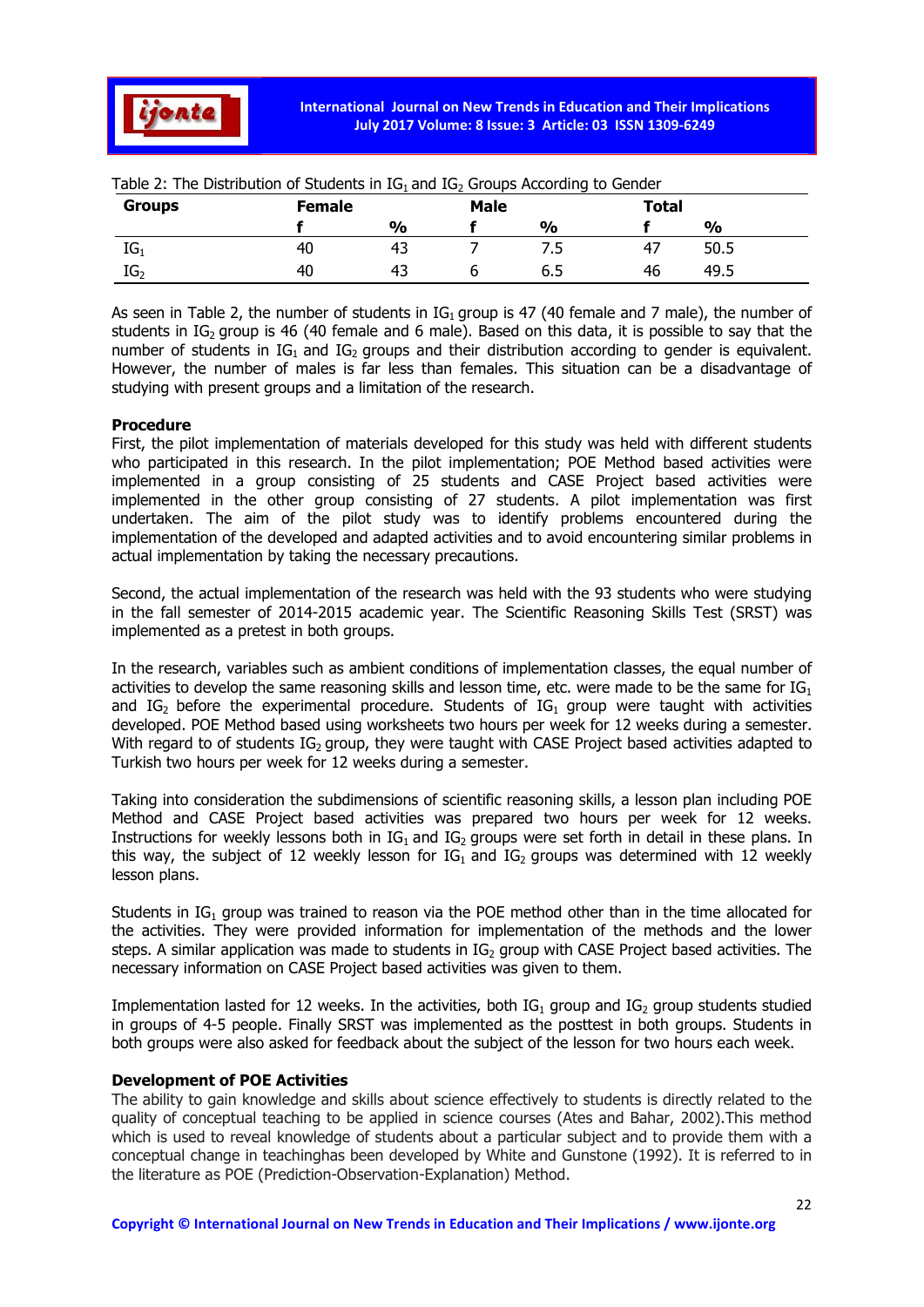

With the POE Method, students are faced with real problem situations rather than theoretical problems. Thanks to this, students are actively involved in the solution of the problem situation (White and Gunstone, 1992, p. 56). POE-based learning allows students to use scientific process skills and allows them to work as scientists using scientific methods. This learning approach is very suitable for science lessons, which enables students to relate new knowledge to previous knowledge and to construct and express their knowledge in a meaningful way. It permits students to take responsibility when they work on their own or as a group, to express themselves and to develop their selfconfidence. In addition, this method helps learners develop positive attitudes toward science courses because they are constantly active, responsible for their own learning, and able to apply what they learn in everyday life (Bilen, 2009).

In total, 12 POE based activities were prepared and used in this research to improve scientific reasoning skills of students. One such activity is shown in Annex 1. The first step in the activity worksheets were used for the prediction process. For this, pictures to attract students' attention were given and students were asked through an open-ended question to explain their predictions about the events in the activities with their reasons.

This approach was used because CASE Project based activities does not include the alternative hypothesis generation and testing skills of formal operational stage reviewed by Lawson et al. (2000). According to research it was seen that misunderstanding in the minds of the students affect their predictions about the events (Liew and Treagust, 1998). Thanks to prediction process by looking at their predictions students' misconceptions and ways of thinking are identified in detail. In summary, prior knowledge of the students is provided and their curiosity is increased in prediction process. Prediction process is the one at which students desire to know and learn and at this process it is expected to gain research and inquiry skills by reasoning.

Observation, the second process, aims at the development of students' reasoning skills by gaining critical thinking, identifying problems and solving skills. In this process, implementations in which students are expected to develop their scientific reasoning skills by making observations about pictures and questions are given. In each POE activities, there was an activity in the observation process for students to understand the answers of questions asked in the prediction process better. Care was taken for the event in the activities to be easily observed by the students and to make contradictions in their minds (White and Gunstone, 1992). With these contradictions, detailed information about students' understanding was reached. Activity guidelines were expressed to the students in the form of instructions step by step. The way to do the activity was shown with pictures or shapes.

In the third and final process that is the process of explanation students were enabled to use the reasoning skills by the development of their decision-making skills. In this process students were asked to make explanations in order to eliminate the contradictions that occur between their predictions and observations, in other words, to reach a conclusion in line with the activities carried out and answers of the questions and to express this result. According to the intensity of topics, sometimes more than one relevant activity were given.

#### Adaptation Process of CASE Based Activities

CASE, based largely on the work of Piaget and Vygotsky, is a teaching approach which arose from the research about cognitive development. It aims to develop children's thinking ability by enhancing them with higher-order thinking skills that are called "formal operations" by Piaget. It makes this by developing children's science understanding which may sometimes be difficult for most of them. CASE Project is a project carried out in the United Kingdom between the years 1984-1987 on selected samples representing a large portion of the school population of a country. CASE, which is now widely used in schools of the United Kingdom and is experimented in different countries, is an intervention program in the existing curriculum and it is originally for children between the ages of 11 and 14. A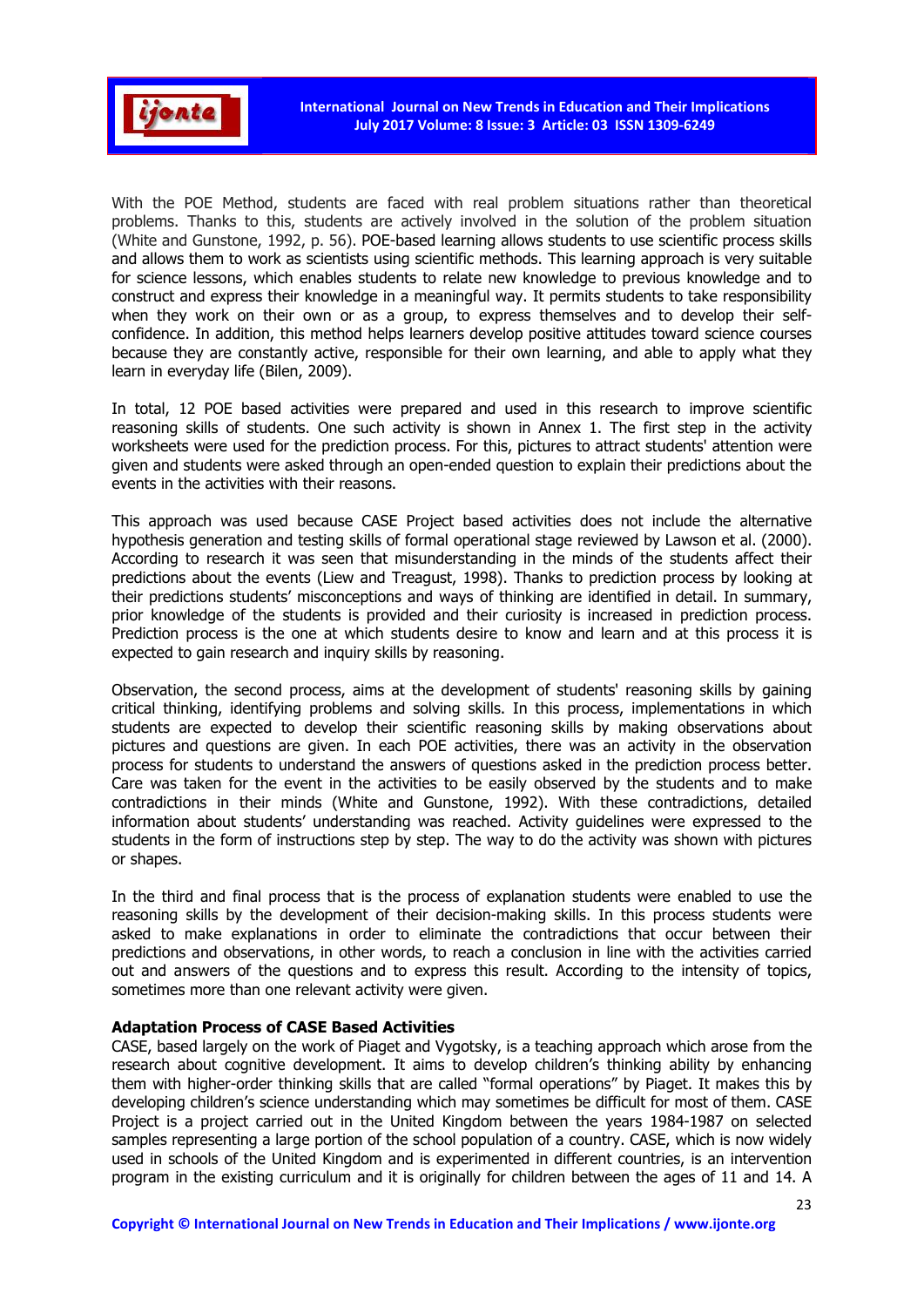

course curriculum consisting of various activities in order to develop scientific reasoning skills of the students are applied to the students (Adey, 1999).

The following steps were taken for the adoption of CASE Project based activities:

- 1. The acquisition of CASE activities (receiving of permission)
- 2. Validated Turkish adaptation of CASE activities
- 3. Choice of parallel activity from CASE activities to POE Method based activities
- 4. Pilot implementation
- 5. Regulation of CASE activities
- 6. Actual implementation

A pilot study was carried out with 25 students studying in 2nd year at Gazi University Gazi Faculty of Education Science Education Program in 2013-2014 academic year spring semester. Written answers given to CASE Project based activities by students were collected and interviews were conducted with students after the activities finished. At the end of the implementation, the points difficult to understand in the materials and worksheets were revealed and incomprehensible ones were corrected. After the elimination of missings in the CASE Project based activities used in the study, the opinion of three experts was asked again and the actual implementation was started. One such activity is shown in Annex 2.

## Data Collection Instruments

# Scientific Reasoning Skills Test (SRST)

SRST was adapted and compiled by researcher. Because multiple choice tests are shown inadequate to elicit students' conceptual structures, misconceptions, and conceptual knowledge (Griffard, 2001). It was decided to measure scientific reasoning skills with semi-open-ended tests rather than multiplechoice tests. Since there is no open-ended Turkish-adapted test concerning Lawson's (1995) reinterpreting of the stage theory, a new test was developed. Therefore, the Scientific Reasoning Skills Test to measure scientific reasoning skills in more detail wasredeveloped for this study.

As a result of feedback from experts, a pool of 28 questions was obtained by taking 4 questions to each sub reasoning skills from tests developed previously. Language and expression of the test was checked by two Turkish teachers who are experts in the field. This test including 28 questions was implemented to 24 people for the control of intelligibility.

At the end of the implementation problems were identified as it was seen that the sentences in two questions in the test weren't understandable. So these 2 questions were omitted from the instrument. The 26 items of test were compiled from the following sources:

- Four questions were taken from the Test of Scientific Reasoning which was developed by Lawson (1978) and Spearmale Brown reliability coefficient of which was calculated as 0.72 and translated into Turkish by Ates (2002).
- Thirteen questions were taken from Logical Thinking Group Test which was developed by Roadrangka, Yeany and Padilla (1982) for which the Cronbach's Alphareliability coefficient was calculated to be 0.85. It was translated into Turkish by Aksu, Berberoglu and Paykoc (1991).
- Six questions were taken from Test of Logical Thinking which was developed by Tobin ve Capie (1981), reliability of which was calculated as 0,85 and translated into Turkish by Geban, Askar and Ozkan (1992).
- One question was taken from Abstract Operations Period Skills Test (AOPST) which was used by Demirbas and Ertugrul (2012) in their study named An Investigation into the Realization of Skills in the Science and Technology Lessons Expected to be Acquired in Piaget's Abstract Operations Stage.
- Two questions which measure the ability to test hypothesis about unseen events were developed by the researchers.

Questions in the subdimensions of the test are shown in Table 3.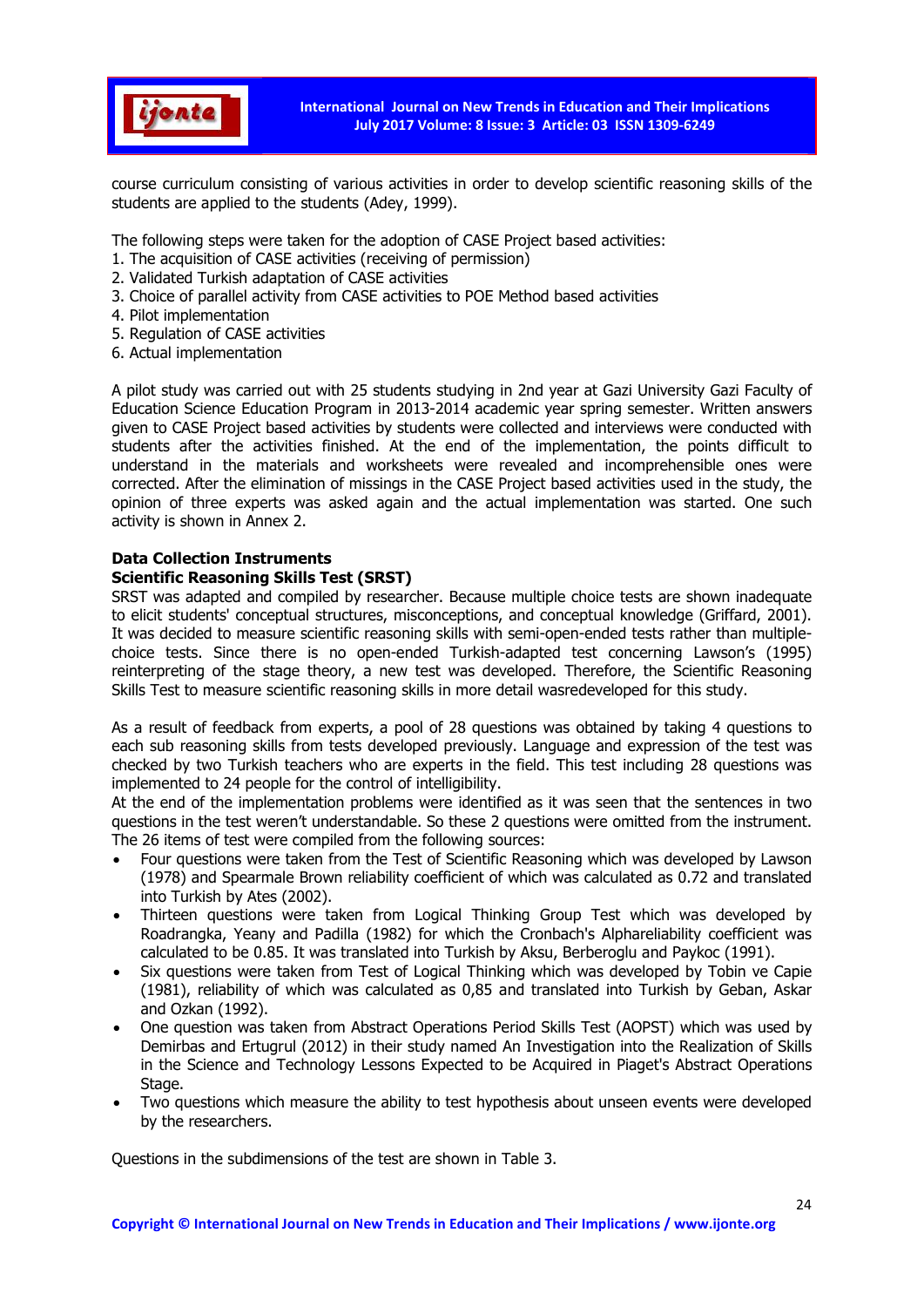

Table 3: Questions in the Subdimensions of the Test

| <b>Subdimensions</b>                  | Questions      |  |
|---------------------------------------|----------------|--|
| <b>Conservation Laws</b>              | 1, 2, 3        |  |
| Proportional Thinking                 | 4, 5, 6, 7     |  |
| Identifying and Controlling Variables | 8, 9, 10, 11   |  |
| <b>Combinatorial Thinking</b>         | 12, 13, 14, 15 |  |
| Correlational Thinking                | 16, 17, 18, 19 |  |
| Probabilistic Thinking                | 20, 21, 22, 23 |  |
| <b>Hypothetical Thinking</b>          | 24, 25, 26     |  |

In the semi-open-ended questions; first, students are asked to find the answer of a question about a situation described as figure and writing by selecting one of the options given and then they're asked to explain how they reached to this answer. For each item, students were expected to provide an answer as well as an explanation of the answer. One point was awarded when both the answer and the explanation were correct; otherwise no points were awarded. Response scores of students for items in this instrument can range 0 to 26.

### Validity and Reliability Study of SRST

The test was implemented to a group of 303 people consisting of students who were studying at Gazi University Gazi Faculty of Education Science Education Program. The distribution of the students according to class and gender are given in Table 4. Time was kept until all students completed the test and the ideal time for the implementation of the test was found to be 60 minutes.

| Gender | 1st Grade | 3rd Grade | 4th Grade | <b>Total</b> |  |
|--------|-----------|-----------|-----------|--------------|--|
| Female |           | 134       | 53        | 262          |  |
| Male   |           |           |           |              |  |
| Total  | 86        | 156       | ы         | 303          |  |

Table 4: Students Participating in the Pilot Implementation

Cronbach's alpha reliability coefficient related to reliability study of the test was determined as 0,76, which was taken as an adequate reliability coefficient value for the use of the test. Cronbach's alpha reliability coefficients related to subdimensions of the test were as presented in Table 5.

| <b>Subdimensions</b>                  | <b>Cronbach's Alpha Value</b> |
|---------------------------------------|-------------------------------|
| <b>Conservation Laws</b>              | 0,75                          |
| Proportional Thinking                 | 0,75                          |
| Identifying and Controlling Variables | 0,75                          |
| <b>Combinatorial Thinking</b>         | 0,75                          |
| <b>Correlational Thinking</b>         | 0,76                          |
| Probabilistic Thinking                | 0,75                          |
| <b>Hypothetical Thinking</b>          | 0,75                          |
| Total                                 | 0,76                          |

Item difficulty is expressed as the percentage of people who answer the item correctly. The values related to item difficulty indices of the test used in the study are given in Table 6 and item discrimination indices are given in Table 6.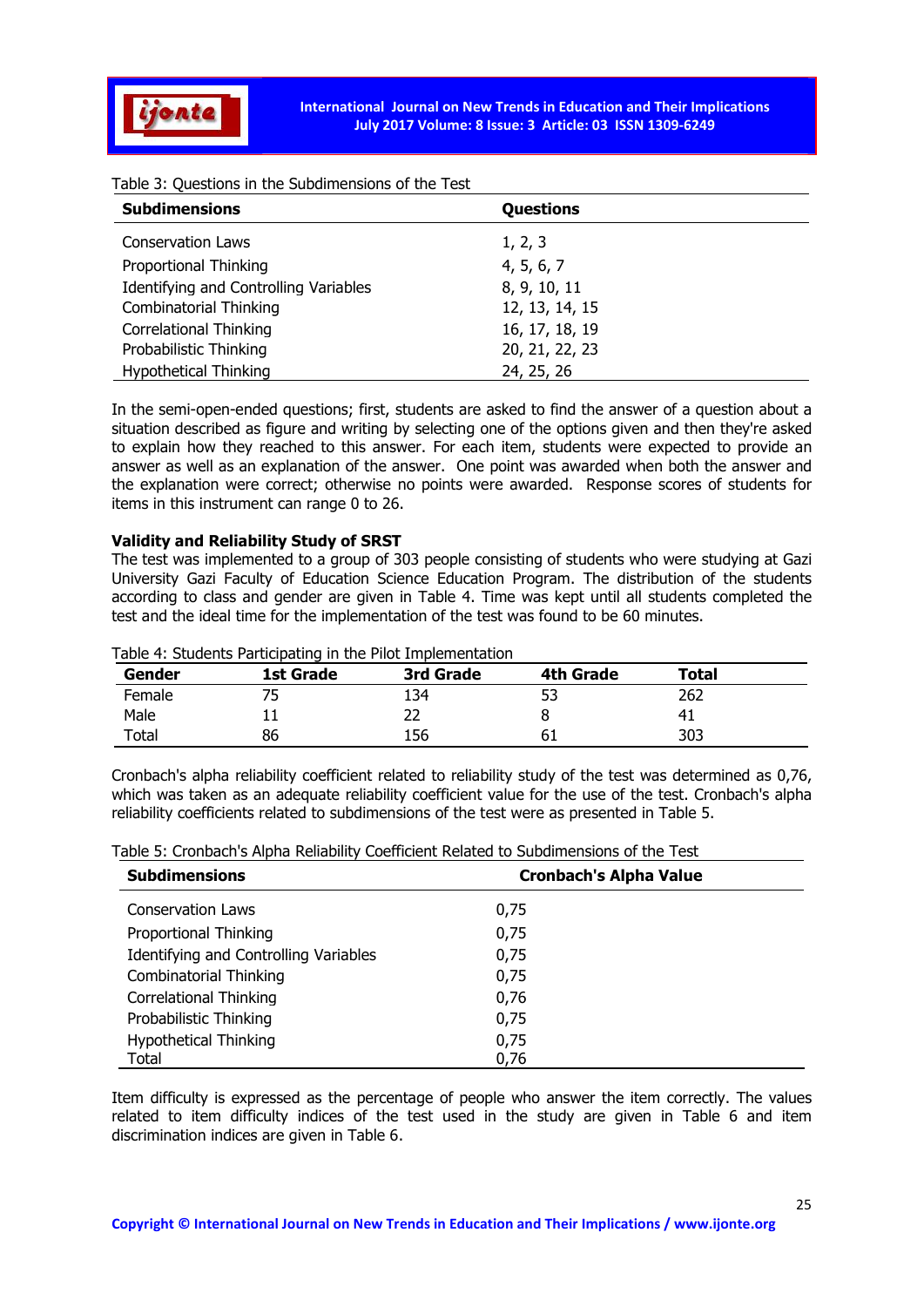

| <b>Evaluation of Items</b>       | <b>Item Difficulty Index</b>        | <b>Items</b>                                 |
|----------------------------------|-------------------------------------|----------------------------------------------|
| <b>Difficult</b>                 | $0,20 - 0.29$                       | 7, 10, 11, 16, 17, 19, 24 and 25             |
| Moderately Difficult             | $0,30 - 0,49$                       | 3 and 26                                     |
| Easy                             | $0,50 - 0,69$                       | 2, 4, 9, 12, 13, 15, 18 and 21               |
| Very Easy                        | $0,70 - 1,00$                       | 1, 5, 6, 14, 20, 22 and 23                   |
| <b>Evaluation of Items</b>       | <b>Item Discrimination</b><br>Index | <b>Items</b>                                 |
| <b>High Discriminating Power</b> | 0,40 and above                      | 22 and 23                                    |
| Good Discriminating Power        | $0,30 - 0,39$                       | 1, 3, 4, 5, 6, 7, 8, 9, 13, 15, 20 and<br>21 |
| Moderate Discriminating Power    | $0,20 - 0,29$                       | 2, 10, 14, 18, 24, 25 and 26                 |
|                                  |                                     |                                              |

### Table 6: Item Difficulty and Discrimination Indices

Based on Table 6, materials with a discriminative power index of 0.19 or less should be removed from the test or passed entirely through the test. Items in the range of 0.20-0.29 must be reviewed; items in the range of 0.30 to 0.39 can be used in the test without correction or with minor modifications; 0.40 and above items are the distinguishing ones and can be taken directly to the test (Kan, 2008). Test items were re-evaluated according to the relevant intervals.

## Data Collection and Analysis

SPSS 20 statistics software was used to analyze quantitative data on scientific reasoning skills gained in the implementation of the study. The data of the students' scores were checked whether they provided the necessary assumptions for parametric tests. Later; results were reviewed with ANCOVA analyzes by taking pretest (covariates), posttest (dependent variable) and group (independent variable). Dependent t test was used in comparisons within the groups. The degree of relationship between the variables was examined.

### FINDINGS

### Pre-test on Scientific Reasoning Skills (Pre-Test)

The first question sought to answer "Is there a difference between the pre-scientific reasoning skills (pre-test) mean scores of students who completed POE Method and CASE Project based activities?".

Since almost intact classes participated in the study, there was a possibility of difference in students capabilities and pre-reasoning skills, characteristics could affect the variables under study. After seeing that the homojenity and normality assumptions were provided to use parametric test techniques, pre SRST scores of the two groups was examined with t test for independent samples whether there was a significant difference between them. As seen in Table 7, pre-reasoning mean scores were found to be statisticaly the same for the two groups.

| Group           |    |       | S. D. |    |      |  |
|-----------------|----|-------|-------|----|------|--|
| $IG_1$          |    |       | 3,82  |    |      |  |
| IG <sub>2</sub> | 46 | 12.91 | 3.81  | 91 | -.24 |  |

Table 7: SRST Pretest %, SD and Independent t Test Results

#### Findings Belong to Comparison of Pre-Scientific Reasoning Skills in terms of Gender

The second research question is "Is there a difference between pre-scientific reasoning skills mean scores of female and male students?". Independent t test was used for testing whether there was a difference between pre-scientific reasoning skills (pretest) mean scores of female and male students.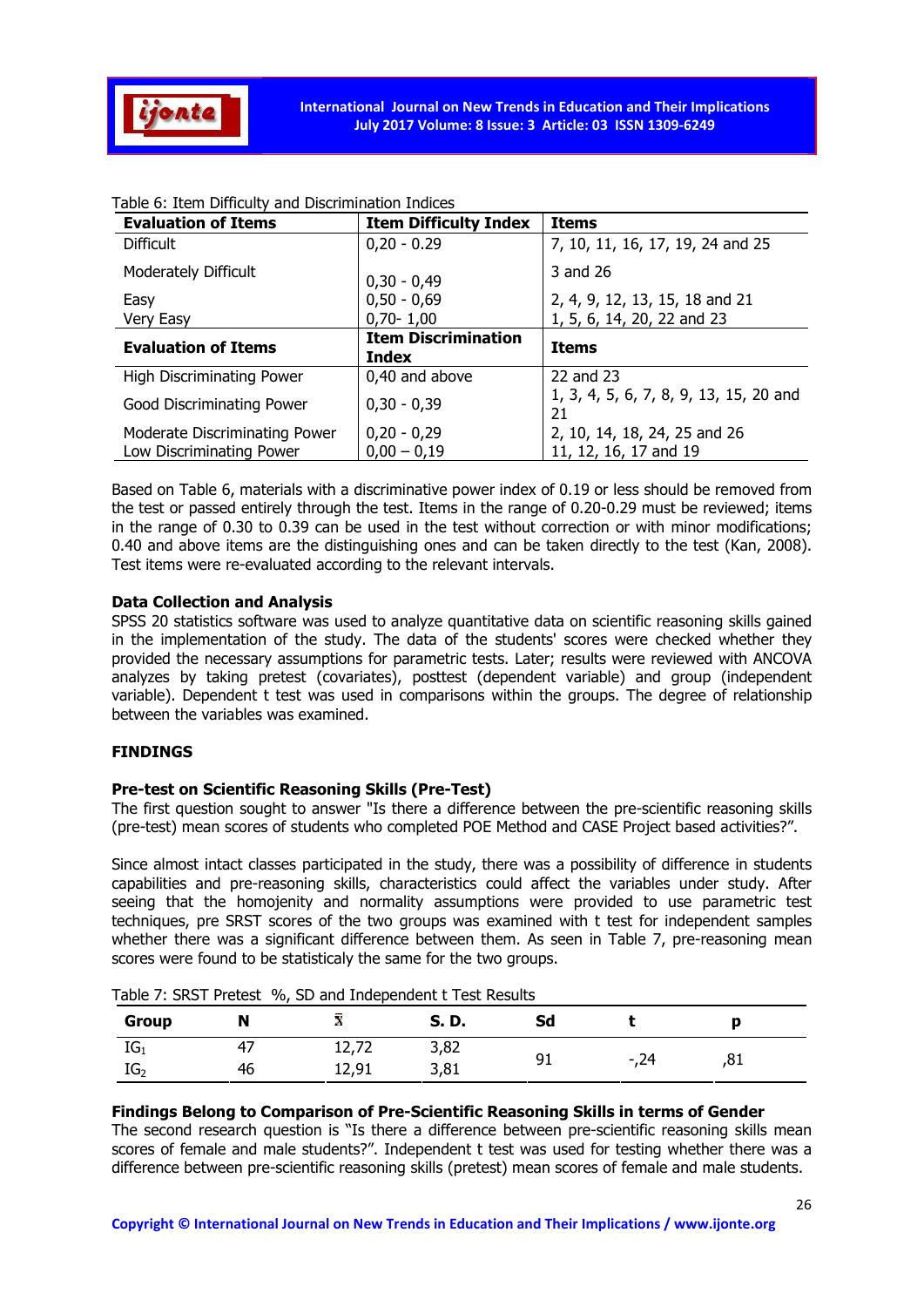

| <b>Group</b> | N  | .<br>48 | D.<br>S. | Sd |         |     |  |
|--------------|----|---------|----------|----|---------|-----|--|
| Female       | 80 | 12,74   | 3,74     | 91 | $-0.50$ | ,62 |  |
| Male         | ᆚ  | ᆦᆛᇅᆦ    | 4,25     |    |         |     |  |

Table 8: SRST Pretest Mean Scores Independent t Test Results of Female and Male Students

As shown in Table 8, as  $p = 62 > a = 0.05$  it was seen that there was no significant difference between SRST pretest mean scores of female and male students. When interpreting these findings, the imbalance between the number of female students and male students should be considered.

#### Scientific Reasoning Skills Posttest Mean Scores

The third research question is "According to scientific reasoning skills posttest mean scores, is there a difference between the mean scores of  $IG_1$  and  $IG_2$  groups?". After determining conditions for pretest scores to be used as a covariate, pretest scores were included as a covariate in the analysis.  $IG_1$  and IG<sub>2</sub> groups posttest mean scores were analyzed using ANCOVA techniques to learn whether there was a difference.

| <b>Group</b>    | N   | Mean  | <b>Corrected Mean</b> | S. D. |
|-----------------|-----|-------|-----------------------|-------|
| $IG_1$          | -47 | 20,09 | 20,11                 | 3,38  |
| IG <sub>2</sub> | 46  | 17,17 | 17,15                 | 4,24  |

As shown in Table 9; according to scientific reasoning skills corrected mean scores,the mean scores of  $IG_1$  was higher than $IG_2$  ANCOVA results on whether the observed difference between the scientific reasoning skills corrected posttest mean scores of the groups was significant are given in Table 10.

| <b>SRST</b>             | Variance<br><b>Source</b> | <b>Sumof</b><br><b>Squares</b> | Sd | <b>Averageof</b><br>Squares |       |       |
|-------------------------|---------------------------|--------------------------------|----|-----------------------------|-------|-------|
| Total                   | Group                     | 203,90                         |    | 203,90                      | 14,83 | ,001* |
| $\star$ . $\sim$ $\sim$ |                           |                                |    |                             |       |       |

 $*p<sub>0</sub>05$ 

When the ANCOVA results in Table 10 were examined; according to pretest scores of students'  $IG<sub>1</sub>$ and  $IG<sub>2</sub>$  groups, it was found that there was a significant difference between corrected mean scores of the posttest  $[F (1,90) = 14,83; p < .05]$ . In other words, it was seen that scientific reasoning skills of students' in  $IG_1$  group who completed POE based activities developed statistically significantly more than that of students' in  $IG_2$  group who completed CASE based activities.

## Findings for Pre and Post Scientific Reasoning Skills Mean Scores of Students Who Completed POE Method Based and CASE Project Based Activities

The fourth question of the researchis "Is there a difference between pre and post scientific reasoning skills mean scores of students who completed POE Method based and CASE Project based activities?"was examined using t-test for dependent samples.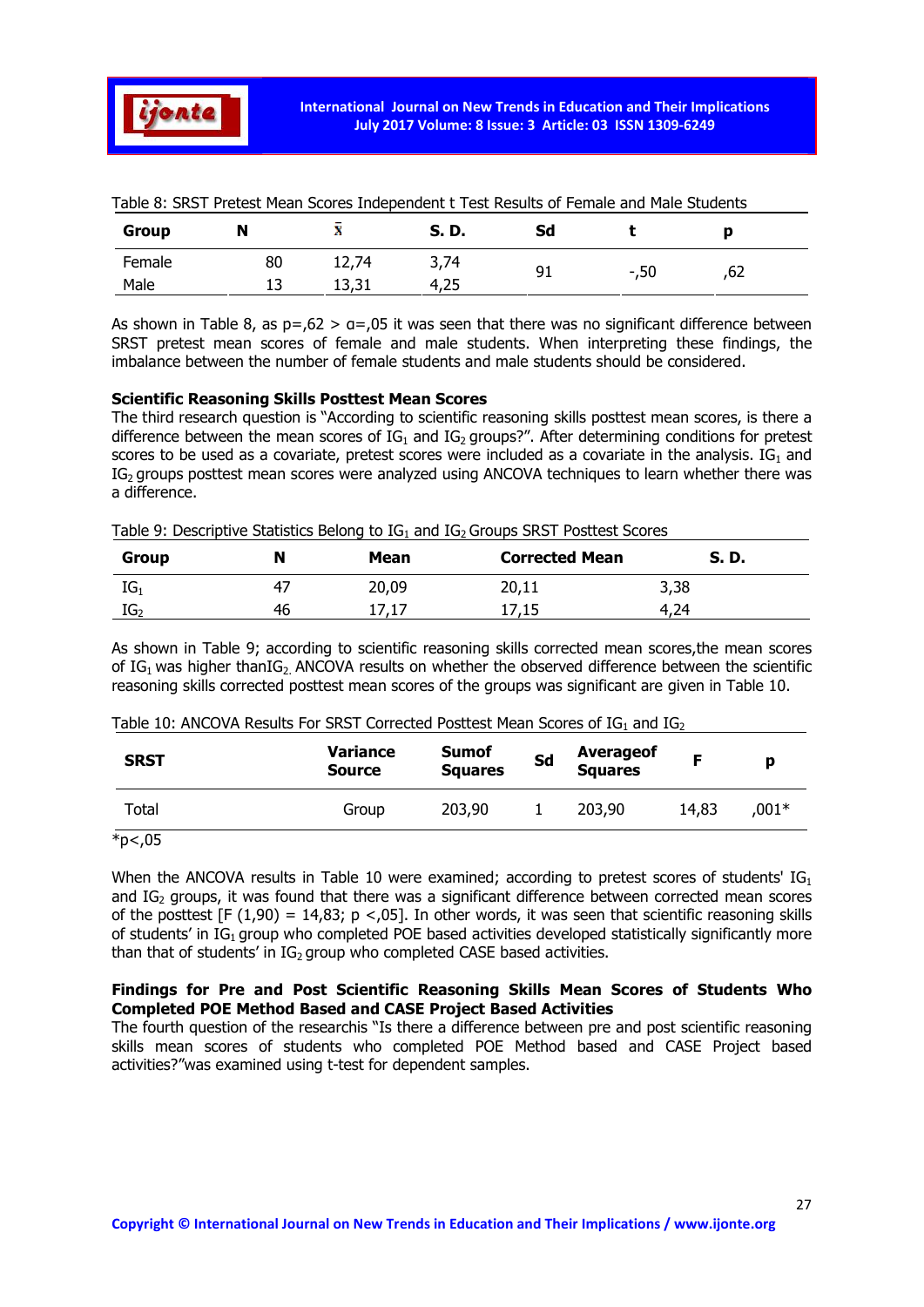

| <b>Group</b>              | æ     | N  | S. D. | Sd |          | D        |
|---------------------------|-------|----|-------|----|----------|----------|
| <b>Pretest Score</b>      | 12,72 | 47 | 3,81  | 46 | $-11,03$ | $0.001*$ |
| <b>Posttest Score</b>     | 20,09 | 47 | 3,38  |    |          |          |
| $*_{n}$ $\wedge$ $\wedge$ |       |    |       |    |          |          |

\*p<,05

As shown in Table 11, according to test results ( $p = 00 < a = 0.05$ ) it was seen that there was a significant difference between SRST pretest and posttest mean scores. The mean value of the posttest is higher than that of the pretest. So, this difference also shows that the posttest is higher than the pretest in terms of mean score value.

The difference between pre and post scientific reasoning skills mean scores of students who completed CASE Project based activities was examined with t test for dependent samples. Scientific reasoning skills pre and post test dependent t test results which belong to  $IG<sub>2</sub>$  group are shown in Table 12.

Table 12: Scientific Reasoning Skills Pre and Post Test Dependent t Test Results of IG<sub>2</sub> Group

| Group                               | x     | N  | S. D. | Sd |         |       |
|-------------------------------------|-------|----|-------|----|---------|-------|
| <b>Pretest Score</b>                | 12,91 | 46 | 3,81  |    | $-6,20$ | ,001* |
| <b>Posttest Score</b>               | 17,17 | 46 | 4,24  | 45 |         |       |
| $\star$ $\sim$ $\sim$ $\sim$ $\sim$ |       |    |       |    |         |       |

\*p<,05

As shown in Table 12, according to test results ( $p=.001< q=.05$ ) it was seen that there was a significant difference between SRST pretest and posttest mean scores. The mean value of the posttest is higher than that of the pretest. So, this difference also shows that the posttest is higher than the pretest in terms of mean score value.

Findings for the Difference Between Post Scientific Reasoning Skills Mean Scores of Female and Male Students Who Completed POE Method and CASE Project Based Activities The fifth research questionis "Is there a difference between post scientific reasoning skills mean scores of female and male students who completed POE Method based and CASE Project based activities?". Descriptive statistics values of female and male students' post test scores are presented in Table 13.

| <b>Group</b> |         | æ     | S. D. | Min. | Max. |
|--------------|---------|-------|-------|------|------|
| Female       | 80      | 18,16 | 4,05  |      |      |
| Male         | <b></b> | 21.62 | 2,93  |      |      |

Table 13: Descriptive Statistics Values of Female and Male Students

According to the descriptive statistics values of posttest scores in Table 13, the mean scores of the female and male students are 18.16 and 21.62 respectively. The standard deviation values are 4,05 and 2.93 respectively. Posttest score values of female students are ranged from 6 to 25. Posttest score values of male students are ranged from 16 to 25. ANCOVA analysis results made to determine whether there is a significant difference between posttest scores of the two groups are given in Table 14.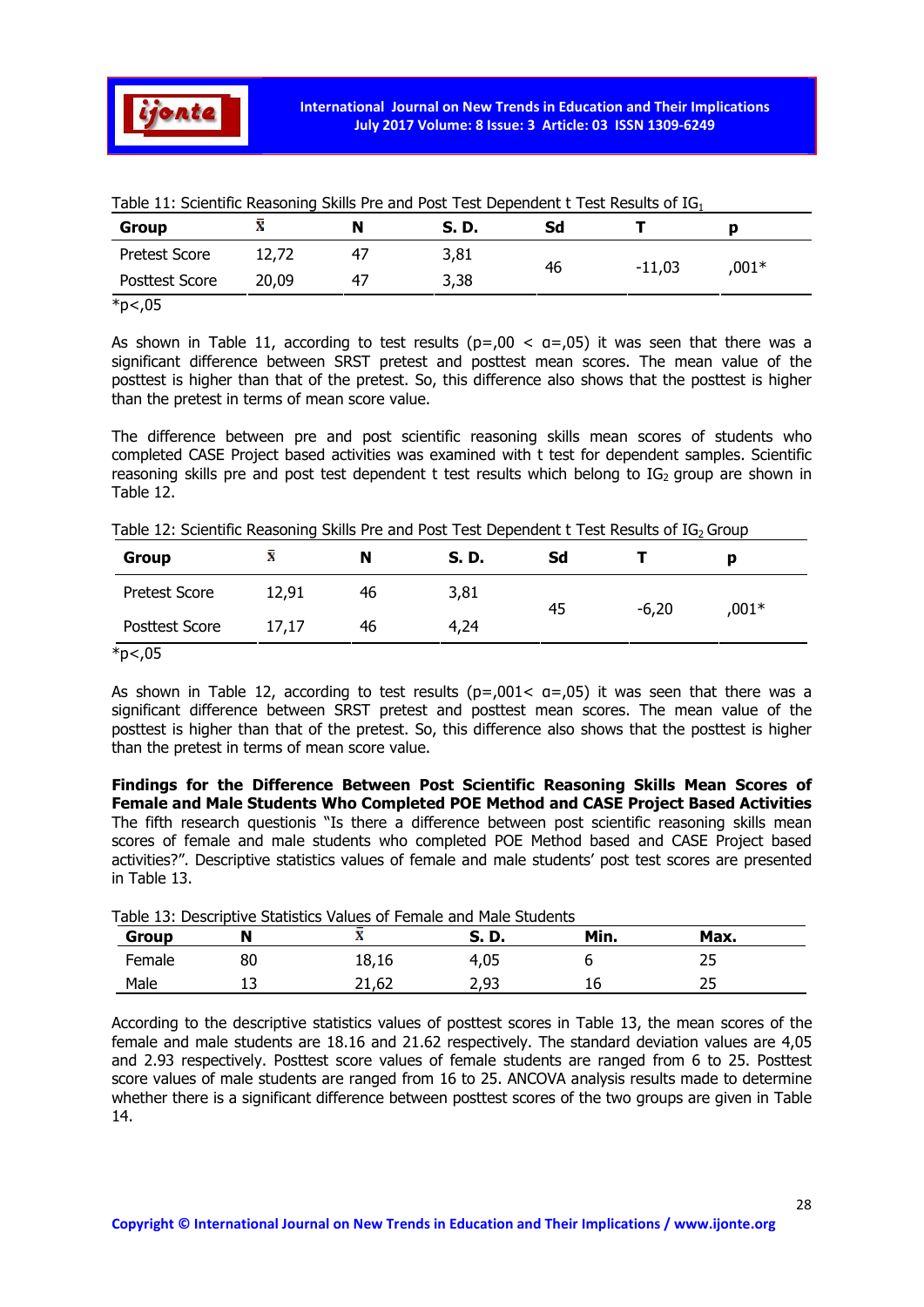

| Table 14: ANCOVA Analysis Results According to SRST Corrected Posttest Scores of Female and Male |  |  |  |  |  |
|--------------------------------------------------------------------------------------------------|--|--|--|--|--|
| Students                                                                                         |  |  |  |  |  |

| <b>SRST</b>             | <b>Variance</b><br><b>Source</b> | Sum<br>of Squares | Sd | Average<br>of Squares |      |      |
|-------------------------|----------------------------------|-------------------|----|-----------------------|------|------|
| Total                   | Gender                           | L22.44            |    | 122.44                | 8,35 | ,01* |
| $\star$ . $\sim$ $\sim$ |                                  |                   |    |                       |      |      |

\*p<,05

When Table 14 was examined, it was found that there was a significant difference between corrected posttest mean scores of female and male students  $[F(1,90)=8,35; p<0.5]$ . In other words, a statistically significant difference was seen in favor of male students in scientific reasoning skills following the education of female and male students.

Findings for Teaching Method-Gender Interaction in terms of Post Scientific Reasoning Skills of Students Who Completed POE Method Based and CASE Project Based Activities The sixth research question is "Is there a teaching method-gender interaction in terms of post

scientific reasoning skills of students who completed POE Method based and CASE Project based activities?". Descriptive statistics values belong to post scientific reasoning skills of students who completed POE Method based and CASE Project based activities are shown in Table 15, ANCOVA results of comparison made to investigate the interaction effect are presented in Table 16.

Table 15: Teaching Method-Gender Interaction Descriptive Statistics of SRST Scores

|                 | <b>Female</b> |       |             | Male |                    |      | <b>Total</b> |            |       |  |
|-----------------|---------------|-------|-------------|------|--------------------|------|--------------|------------|-------|--|
|                 | N             | X     | <b>S.D.</b> | N    | $\bar{\mathbf{x}}$ | S.D. | N            | X          | S.D.  |  |
| $IG_1$          | 40            | 19,53 | 3,30        |      | 23,29 1,70         |      | 47           | 20,09      | -3,38 |  |
| IG <sub>2</sub> | 40            | 16,80 | 4,30        | 6    | 19,67 2,94         |      | 46           | 17,17 4,24 |       |  |
| <b>Total</b>    | 80            | 18,16 | 4,05        | 13   | 21,62              | 2,93 | 93           | 18,65      | 4,08  |  |

While testing the assumptions required for ANCOVA analysis which would be made, it was found that posttest score of the dependent variable had a normal distribution ( $p=.26$  >  $q=.05$ ) with K-S Normality Test. The variances of levels according to group and gender were homogeneous; respectively ( $p = 18 > a = 0.05$ ) and ( $p = 22 > a = 0.05$ ). In this case the results of ANCOVA analysis were found as in Table 16.

|  |  | Table 16: Teaching Method-Gender Interaction ANCOVA Results of SRST Scores |  |  |  |  |
|--|--|----------------------------------------------------------------------------|--|--|--|--|
|--|--|----------------------------------------------------------------------------|--|--|--|--|

| <b>Variance</b><br><b>Source</b> | of<br>Sum<br><b>Squares</b> | Sd | Average<br><b>Squares</b> | <b>of</b> |      |  |
|----------------------------------|-----------------------------|----|---------------------------|-----------|------|--|
| Group                            | 109,74                      |    | 109,74                    | 8,60      | ,001 |  |
| Gender                           | 111,85                      |    | 111,85                    | 8,77      | ,001 |  |
| Group x Gender                   | つつ<br>ں ے ، ⊥               |    | 1,23                      | .10       | .760 |  |

As it was seen in Table 16, a significant difference was found between SRST mean scores of  $IG_1$  and IG<sub>2</sub> groups,  $(F(1,88)=8,60; p<0.05)$ . A significant difference was also found between SRST mean scores of female and male students, (F(1,88)=8,77; p<,05). However, the effect of teaching methodgender interaction to SRST posttest scores of students was found to be insignificant, F(1,88)=,10; p>,05. To put it another way, a situation such as one of the methods is more effective in the development of female students and one other is for male students is not the case.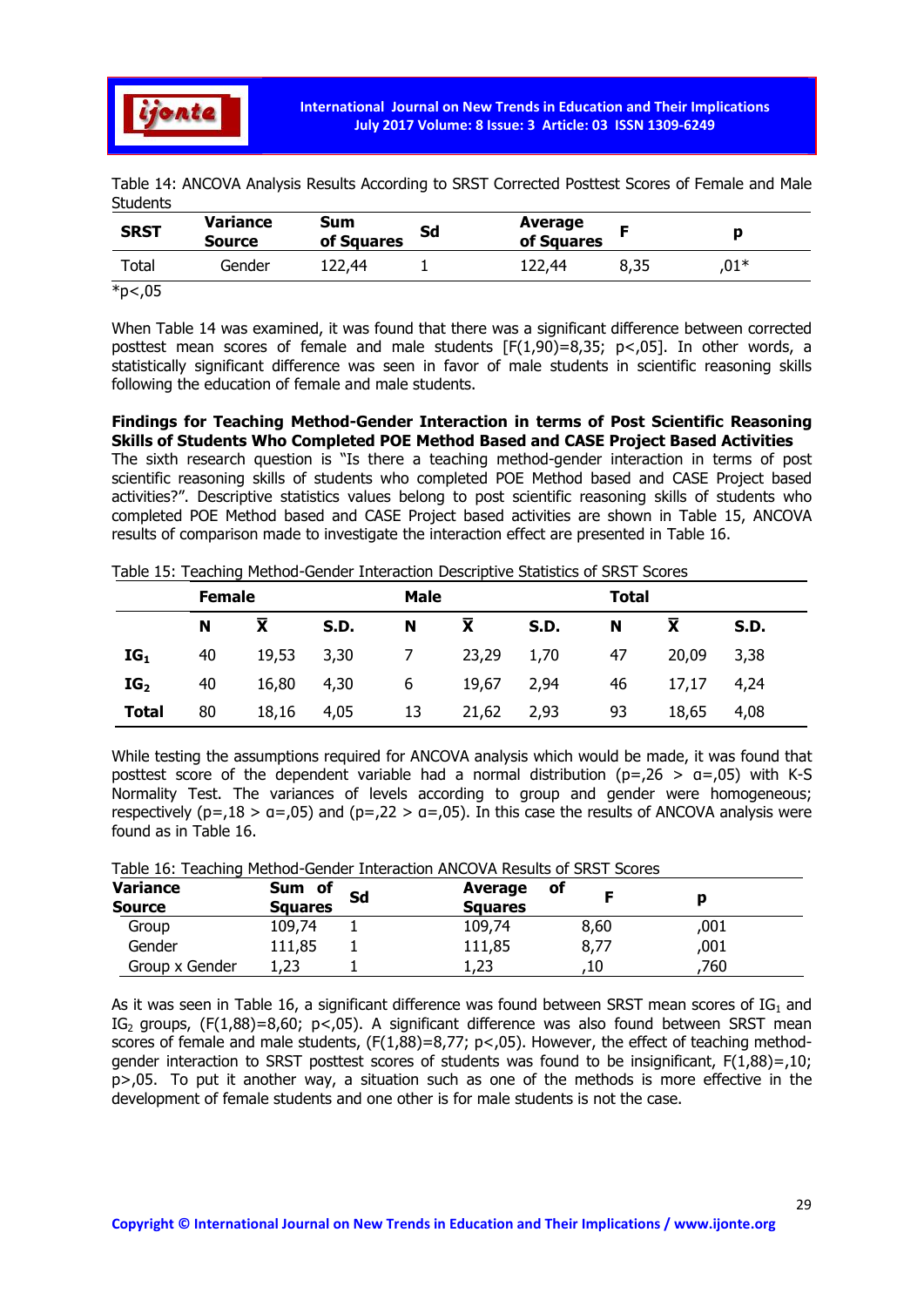

## **DISCUSSION**

In the light of obtained results, it can be said that POE Method has a positive effect on the development of students' scientific reasoning skills.

#### Discussion Regarding the First Research Question

The result in Table 7 shows that the scientific reasoning skills success of the students in  $IG_1$  and  $IG_2$ groups was at the same level before the implementation. Since groups have similar educational backgrounds, it is expected that their scientific reasoning skills and preliminary information will be at the same level.

#### Discussion Regarding the Second Research Question

In the result of the analysis made to test whether there is a significant difference between SRST pretest mean scores of female and male students, it was seen that there was no significant difference between the SRST pretest mean scores of female and male students. This result shows that the scientific reasoning skills success of female and male students was at the same level before the implementation.

#### Discussion Regarding the Third Research Question

According to the findings obtained from SRST posttest scores analysis of students in  $IG_1$  and  $IG_2$ groups, a statistically significant difference was found in the scientific reasoning skills as a result of education that students in  $IG_1$  and  $IG_2$  groups took. As a consequence, the lessons with POE Method was more effective than CASE Project based activities for scientific reasoning skills of students. The obtained results are consistent with previous studies demonstrating that activities prepared with POE Method are more effective in concept teaching by contributing to conceptual change (Koseoglu et al., 2002; Tekin, 2008). POE Method can be explained as discovering the preliminary knowledge in the prediction process, strengthening learning by addressing more senses of students in the observation process and allowing students to compare their predictions and observations in the explanation process (Aydın, 2010).

Among all subdimensions, a significant difference was seen between  $IG_1$  and  $IG_2$  groups inproportional thinking, probabilistic thinking and hypothetical thinking subdimensions in terms of corrected posttest scores. This difference was in favor of IG<sub>1</sub> completing POE Method based activities. For the other subdimensions, no difference was found between  $IG_1$  and  $IG_2$  groups in terms of corrected posttest scores. One of the most important benefits of the POE Method is to ensure the students their active participation in the event to explain the causes of the events. This allows students to bring self-description to the events instead of repeating the information in the book without thinking. Students are faced with the problem situations in the real life. They have the the opportunity to try and observe the comments and explanations they made for the events theoretically (White and Gunstone, 1992, p.58). By this way, students become involved in the learning activities by doing and living.

#### Discussion Regarding the Forth Research Question

In the result of the analysis made to test whether there was a significant difference between SRST pretest and posttest mean scores that belong to  $IG_1$  group, it was seen that there was a a significant difference between SRST pretest and posttest mean scores. The mean value of the posttest was higher than the pretest. Among all subdimensions, it was seen that there was a significant difference between SRST pretest and posttest mean scores of students in  $IG<sub>1</sub>$  group. This was a significant difference in terms of corrected posttest scores. POE is a method used both in teaching science concepts and in conceptual change. One of the most important features of the POE Method is to ensure students their active participation to the event to explain the causes of it. This allows students to explain the events by using their own mental structures instead of repeating the information in the book without thinking. They are faced with the problem situation on the paper in the real life. They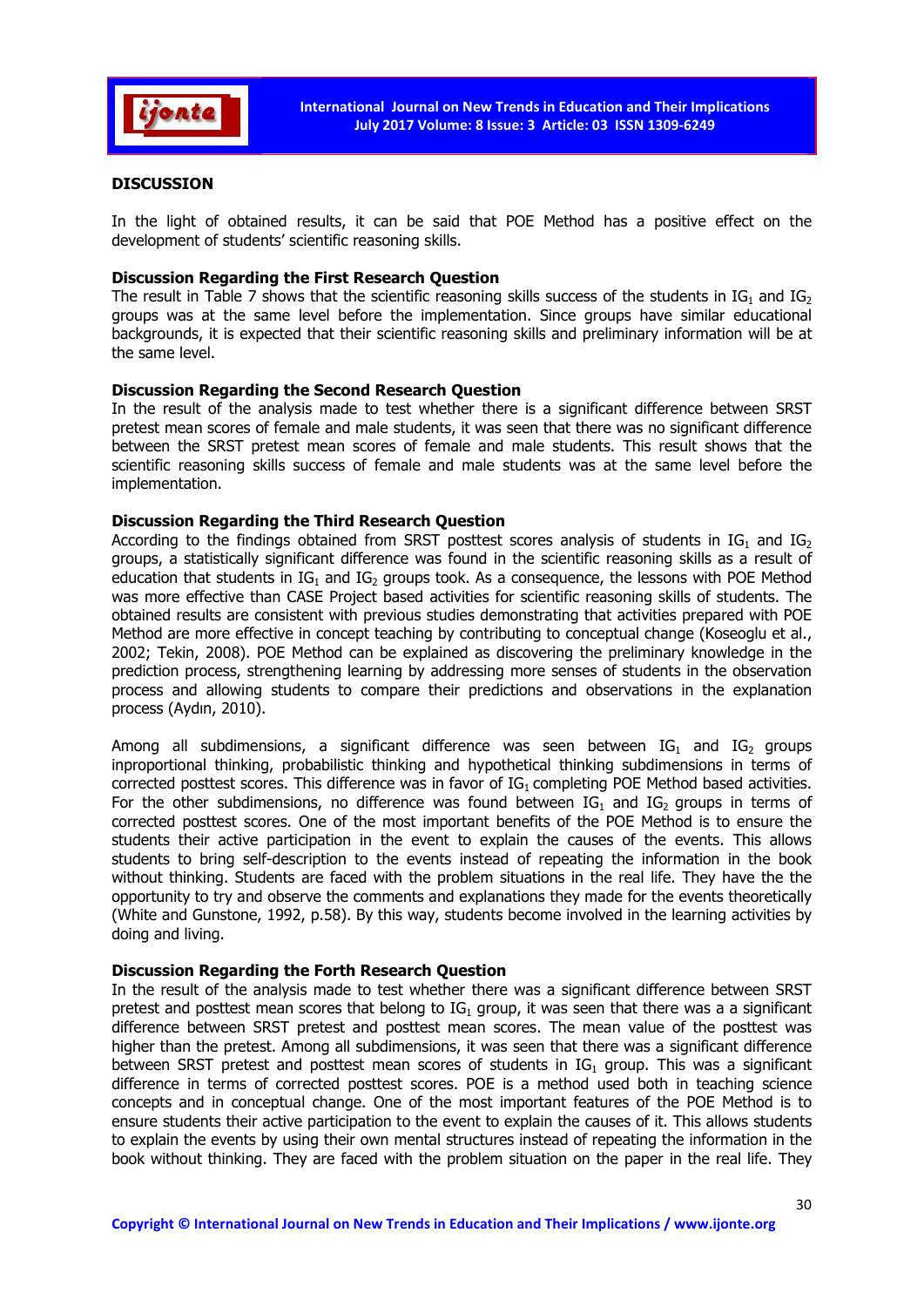

have the chance to try the comments and explanations made for the events theoretically (White and Gunstone, 1992, p.58).

In the result of the analysis made to test whether there was a significant difference between SRST pretest and posttest mean scores that belong to  $IG_2$  group, it was seen that there was a a significant difference between SRST pretest and posttest mean scores. The mean value of the posttest was higher than the pretest. It was seen that CASE Project based activities based on research and inquiry were effective in improving abstract thinking and scientific reasoning skills (Shayer ve Adey, 1993).

Among all sub-dimensions except for hypothetical thinking, it was seen that there was a significant difference between SRST pretest and posttest mean scores of students in  $IG<sub>2</sub>$  group. This difference was significant in terms of corrected posttest scores. Posttest mean value in hypothetical thinking was higher than the pretest. However, it wasn't a statistically significant difference. Hypothetical thinking was the skill that the students could achieve at the lowest rate. These results are consistent with the study of Demirbas and Ertugrul (2012). In accordance with these results, it is seen that there are not enough emphasis to the development of hypothetical thinking in CASE Project based activities.

In the study in which the analysis of the questions used in the science lessons were made by Ozcan and Oluk (2007), it was found that the rate of the questions for hypothetical thinking skills was less than 1%. Hypothetical thinking skill must be supported by written questions.

#### Discussion Regarding the Fifth Research Question

When examining the results of the sum of the subdimensions, it was found that there was a significant difference between corrected posttest mean scores in comparison with pretest scores of female and male students. To put it another way a statistically significant difference occurred in scientific reasoning skills after the education that female and male students took. The difference between the average of the groups was in favor of males. It can be said that reasoning skills of male students were more developed compared to female students. In some earlier studies in this field, it was determined that male students have logical thinking skills at a higher level in comparison with female students (Kuzgun and Deryakulu, 2004, p.329; Zarotiadou and Tsaparlis, 2000). Aksu and Berberoglu (1991) emphasize that there is a meaningful relationship between logical thinking level and gender in favor of males. Koray and Azar (2008) reach the conclusion that gender creates a significant difference in terms of logical thinking and male students are more successful.

A significant difference was seen between female and male students in terms of corrected posttest scores of identifying and controlling variables and hypothetical thinking subdimensions. For other subdimensions no significant difference was found between corrected posttest scores of female and male students. Also, according to some research results in literature, it was found that logical thinking skills of students who are preservice teachers does not changedepending on the gender (Yaman and Karamustafaoglu, 2006). In addition; Yaman (2005), Valanides (1996) and Kılcal and Yazgan (2010) conclude that gender has no significant impact in terms of logical thinking.

Correct answers given by male students to questions related to identifying and controlling variables are more than female students. This result is supported by the findings of Yuzuak (2012). Female and male students received the same number of points approximately in the questions which measures probabilistic thinking and correlational thinking skills. This result is also supported by the findings of Yuzuak (2012).

When it comes to the questions measuring combinational thinking, proportional thinking and conservation laws no difference was seen between the mean scores of female and male students. In this regard, it can be said that scientific reasoning skills of female and male students in the study group are similar.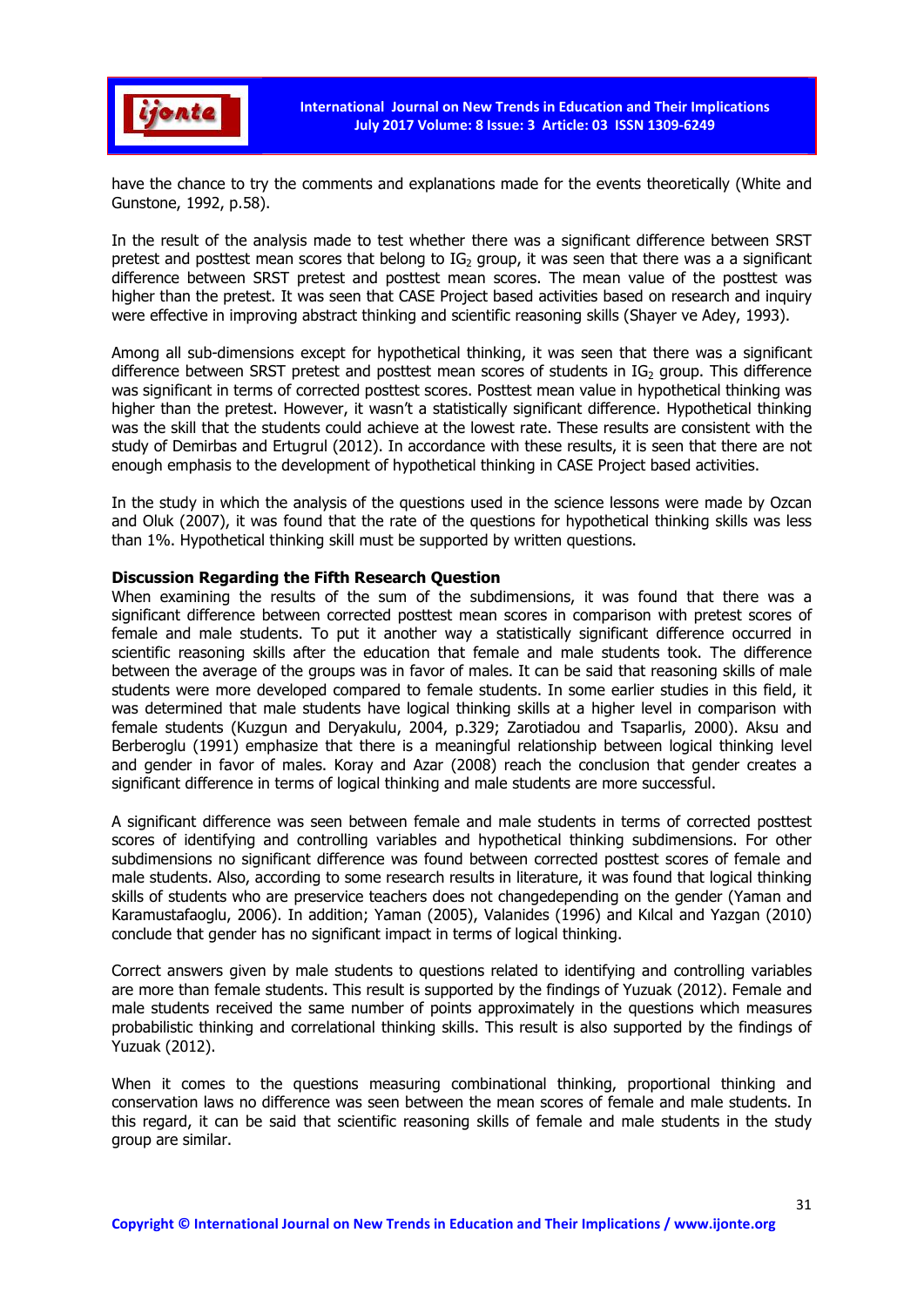

## Discussion Regarding the Sixth Research Question

It was seen that the effect of teaching method-gender interaction to SRST posttest scores of students was insignificant. In other words, SRST posttest scores of students who were taught according to POE Method based and CASE Project based activities doesn't change according to gender or teaching method.

## SUGGESTIONS

Teachers should know the cognitive development of the students very well and should do activities for this purpose. In science courses, studies involving scientific reasoning about applied studies can be done. Thus, it may be possible for students to be able to understand abstract concepts better.

In the study, the development of scientific reasoning skills of students was examined by POE Method. The effects of different methods and variables (problem solving, case studies and academic achievement, scientific process skills, and the elimination of misconceptions, etc.) to development of scientific reasoning skills can also be investigated.

## BIODATA AND CONTACT ADDRESSES OF THE AUTHORS



I was born in Korkuteli district of Antalya province. I am a graduate of Gazi University Science Teaching Department. I completed my master's degree in 1997 and my doctoral degree in 2001 at Kentucky University. I work as a professor at Gazi University Gazi Faculty of Education. My working areas and interests are New Teaching Approaches and Applications in Science, Researcher and Questioner Science Teaching Method, Problem Solving Ability, Creative and Critical Thinking Skills, Science Teaching with Simple Instructional Tools, Alternative Assessment

Approaches (Performance Assessment),Teacher Training in Science and Program Development.

Prof. Dr. Salih ATES Gazi University, Gazi Faculty of Education Department of Mathematics and Science Education Ankara- TURKEY E. Mail: s.ates@gazi.edu.tr



I was born in Göynük district of Bolu province. I am a graduate of Gazi University Science Teaching Department. I completed my master's degree in 2009 and my Ph.D. in 2015. I work as a lecturer at Gazi University Gazi Faculty of Education. My working areas and interests are Scientific Reasoning Skills in Science, Critical Thinking, Problem Solving Skills, Constructivist Approach, Prediction-Observation-Explanation Method, Teacher Training in Science, Intelligence Games, Laboratory Approaches in Science Teaching, Economy, Chess Education and Basketball

Education.

Lect. Dr. Ibrahim YUKSEL Gazi University, Gazi Faculty of Education Department of Mathematics and Science Education Ankara- TURKEY E. Mail: ibrahimyuksel@gazi.edu.tr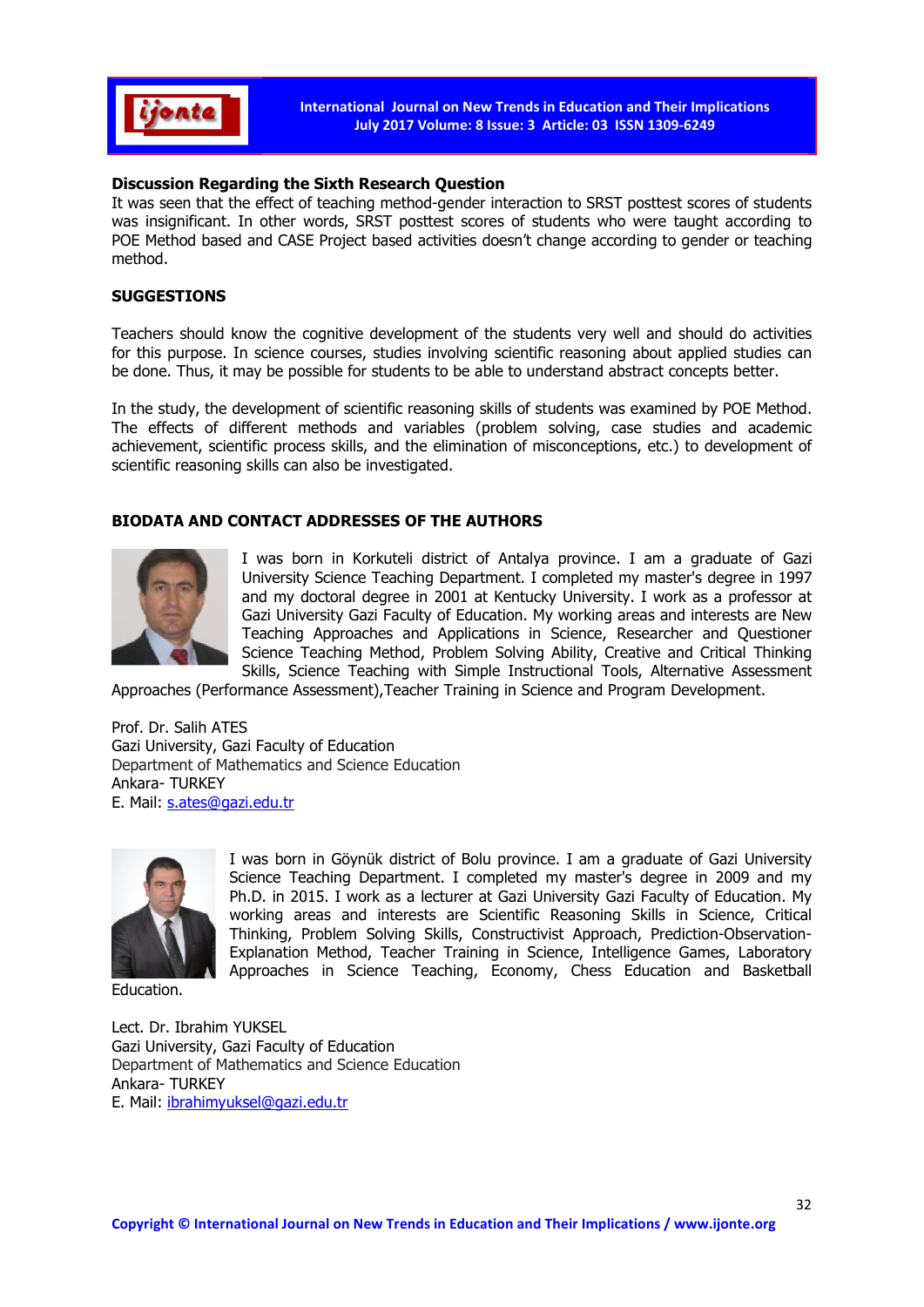

## **REFERENCES**

Adey S. P. (1999). The science of thinking, and science for thinking: a description of cognitive acceleration through science education (case). Switzerland, Unesco: International Bureau of Education.

Aksu, M., Berberoglu, G.,&Paykoc, F. (1991). Can the GALT test be used in a different culturesetting? Ankara: Research Report.

Aydın, M. (2010). The compare effect of using prediction-observe-explain method on students achievement in science and technology of remediation of misconceptions. Master's Thesis, Zonguldak Karaelmas University, Institute of Social Sciences, Zonguldak.

Ates, S. (2002). Comparison of classroom teaching and science teaching 3rd grade students' scientific reasoning skills. Paper presented at V. National Science and Mathematics Education Congress. 16-18 September 2002. METU, Ankara.

Bilen K., (2009). The influence of laboratory practices based on the "Predict-Observe-Explain" method on the prospective teachers' conceptual successes, scientific process skills, attitudes and views about the nature of science. Doctoral Thesis, Gazi University Institute of Educational Sciences, Ankara.

Buyukozturk, S. (2012). Data analysis handbook for social sciences. Ankara: Pegem Akademi.

Coban, H. (2010). Investigating the relationship between the level of students using mathematical reasoning skills and using metacognitive learning strategies. Master's Thesis, Gaziosmanpasa University, Institute of Social Sciences, Tokat.

Demirbas, M. & Ertugrul, N. (2012). An investigation into the realization of skills in the science and technology lessons expected to be acquired in Piaget's abstract operations stage. Kalem Education and Health Services Foundation.

Geban, O., Askar, P., & Ozkan, G. (1992). Effects of computersimulatedexperimentsandproblem solving approaches on highschoolstudents. Journal of Educational Research, 86, 5-10.

Griffard, P. B. (2001). "The two-tier instrument on photosynthesis: What does it diagnose?". International Journal Science Education, 23(10), 1039- 1052.

Kan, A. (2008). Development of measuring instrument, S. Tekindal (Editor). Measurement and evaluation in education. First Edition. Ankara. Pegem A, p. 246-284.

Kilcal, R. Y. & Yazgan, A. D. (2010). Investigating the formal operational thinking skills of7th and8th grade primary school students according to some variables. *İlköğretim Online, 9*(2), 723-733. http://ilkogretim-online.org.tr

Koray, O. & Azar A. (2008). An analysis of high school students' problem solving and logical thinking abilities in terms of gender and preferred field. Kastamonu Journal of Education, 125-136.

Koseoglu, F., Tumay, H. & Kavak, N., (2002). An effective method of teaching based on constructivist learning theory and predict-observe-explain "Can you boil water with ice?". Paper presented at V. National Science and Mathematics Education Congress. 16-18 September, METU, Papers, Volume I, p. 638- 645, Ankara.

Kuzgun, Y. &Deryakulu, D. (2004). *Individual Differences in Education*. Ankara: Nobel.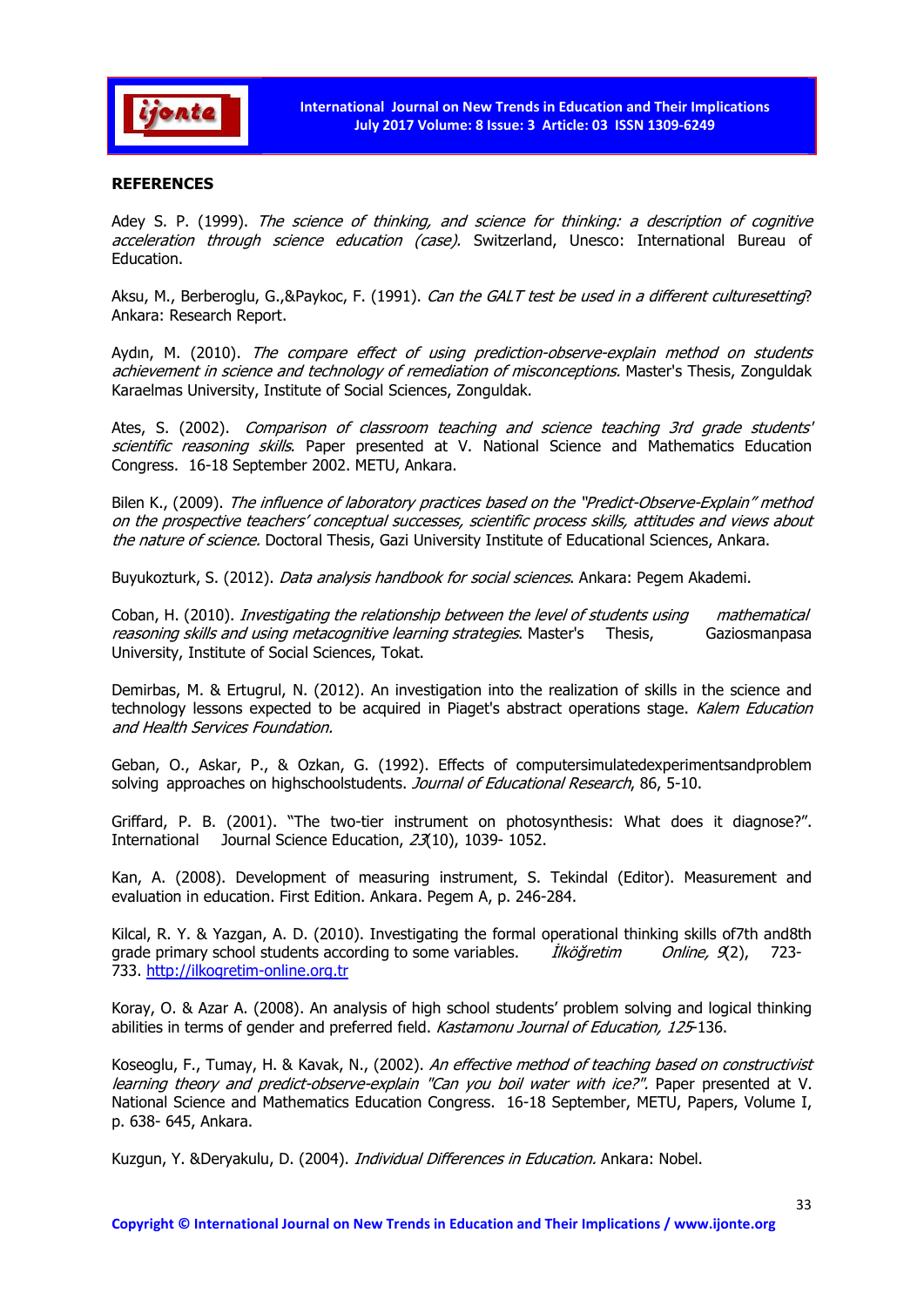

Lawson, A. E. (1978). The development and validation of a classroom test of formal reasoning. Journal of Research in Science Teaching, 15(1), 11-24.

Lawson, A. (1983). Predicting science achievement: The role of developmental level, disembedding ability, mental capacity, prior knowledge, and beliefs. Journal of Research in Science Teaching, 20(2), 117-129.

Lawson, A. E. (1985). A review of research on formal reasoning and science teaching. *Journal of* Research in Science Teaching, 22(7), 569-617.

Lawson, Anton E. (1995). *Science Teaching and Development of Thinking*. Belmont, CL: Wadswortd.

Lawson, A. E.,Clark, B., Cramer-Meldrum, E., Falconer, K. A., Sequist, J. M. &Kwon, Y. (2000). Development of scientific reasoning in college biology: Do two levels of general hypothesis-testing skills exist? Journal of Research in Science Teaching, 37(1), 81-101.

Lawson, A. E. (2004). The nature and development of scientific reasoning: a synthetic view. International Journal of Science and Mathematics Education, 2, 307–338.

Liew, C.W. &Treagust, D.F. (1998), "The Effectiveness of Predict-Observe-Explain Tasks in Diagnosing Students' Understanding of Science and in Identifying Their Levels of Achievement'', Paper Presented at the Annual Meeting of The American Educational Research Association, San Diego.

MONE TNBE (2012). Primary Education Institutions (primary and middle schools) Training Program for Science and Technology.

MONE (2000). Primary Education School Science Curriculum Ankara: National Education Printing House.

Ozcan, S. & Oluk, S. (2007). The effect of the learning cycle approach on attitudes of students in elementary science lesson. *İlköğretim Online, 8*(1), 103-118. http://ilkoğretimonline.org.tr

Ozer, G. (2009). Investigating the effect of scientific argumentation based instruction approach on students' conceptual change and success concerning the concept of mole. Master's Thesis, Gazi University, Institute of Educational Sciences, Ankara.

Ozmen, H. (2004). Learning theories in science teaching and technology-supported constructivist learning. The Turkish Online Journal of Educational Technology (TOJET), 3(1).

Shayer, M. &Adey, P.S. (1993). Accelerating the development of formalthinking in middle and high school students IV: three years after a two year intervention. Journal of Research in Science Teaching. 30(4), 351-366.

Tekin, S. (2008). Development of chemistry laboratory's effectiveness through action research approach. Kastamonu Journal of Education, 16(2), 567-576.

Tobin, K. G.,&Capie, W. (1981). The development and validation of a group test of logical thinking. Educational and Psychological Measurement, 41, 413-423.

Valanides, N. C. (1996). Formal reasoning and science teaching. School Science and Mathematics, 96(2), 99-111.

White, R. & Gunstone, R. (1992). *Probing Understanding*. London: The Falmer.